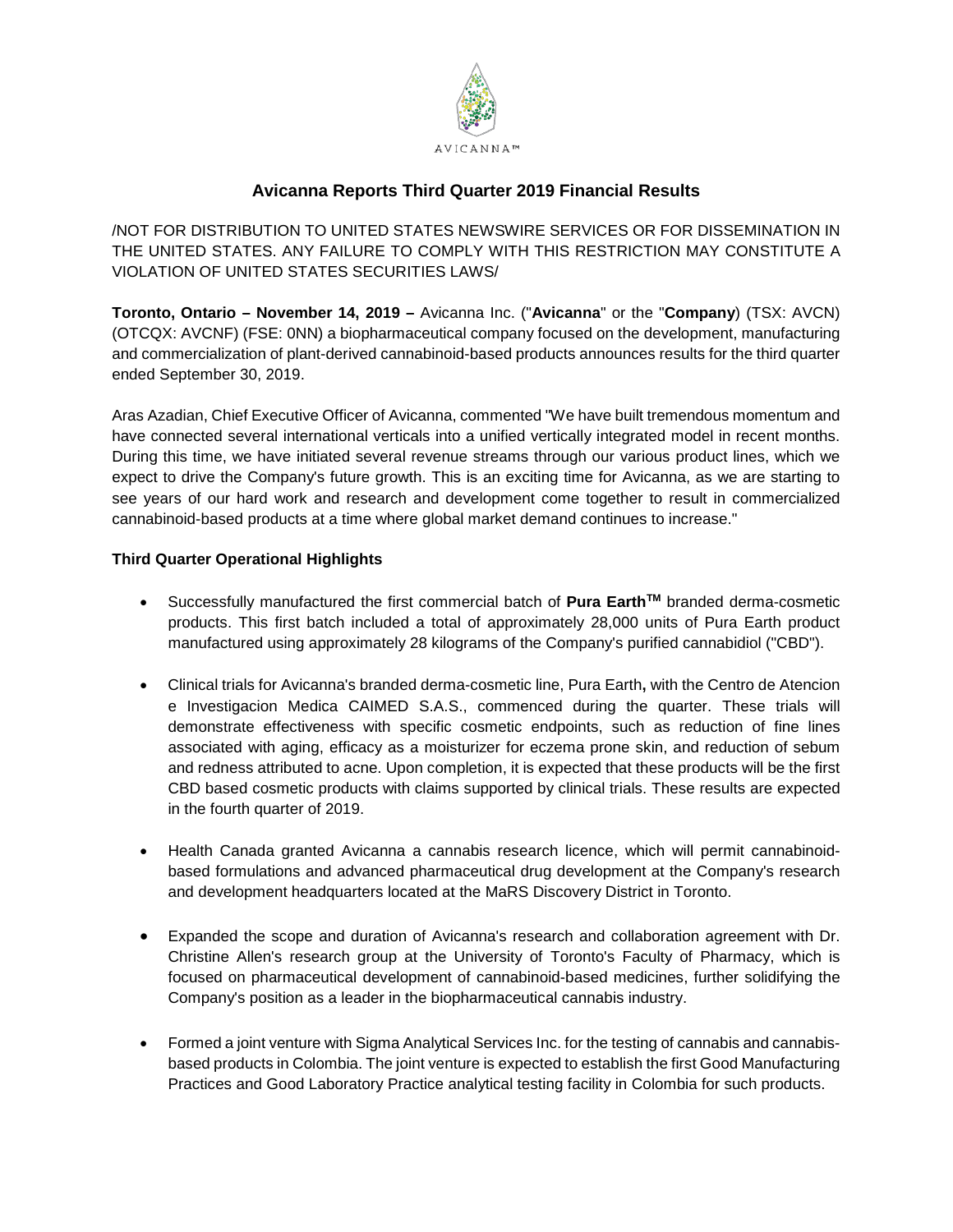

- Entered into an agreement with the University of Guelph for the in vivo analysis of Avicanna's proprietary cannabinoid-based products and formulations to treat psychiatric disorders including anxiety, depression, PTSD and addiction. This agreement provides a unique opportunity for Avicanna to commence research on brain function and health. In addition, the Company entered into a research agreement with the University of Guelph and Dr. Max Jones to produce and optimize commercial genetics.
- Added an additional 120,000 square feet of cultivation space in its majority owned subsidiaries, Santa Marta Golden Hemp S.A.S. ("SMGH") and Sativa Nativa S.A.S ("Sativa Nativa"). The total cultivation area for the period ending September 30, 2019 is now 410,000 square feet. With this addition, the Company has completed its initial phase of its cultivation and extraction facility.

## **Financial Highlights**

- The Company had approximately \$6.6 million of cash on hand and short-term investments at quarter end. Avicanna made significant strides to position itself for commercial sales. In particular, capital expenditures on its cultivation facilities was expedited to bring the 410,000 square feet of cultivation space online, which marks the completion of its initial phase of construction. As a result, it will be well positioned to meet future sales demand.
- The Company's costs increased for the nine months ending September 30, 2019 as a result of scaling up operations and the significant costs associated with the listing of its common shares on the Toronto Stock Exchange. In particular, the Company scaled up certain costs as it related to the commercial launch of its Pura Earth line of products in Colombia.

#### **Unaudited Summary of Operations (\$CDN)**

|                                                                             | <b>Three Months Ended</b> |                       | <b>Nine Months Ended</b> |                       |
|-----------------------------------------------------------------------------|---------------------------|-----------------------|--------------------------|-----------------------|
|                                                                             | September 30,<br>2019     | September 30,<br>2018 | September 30,<br>2019    | September 30,<br>2018 |
|                                                                             | \$                        | \$                    | \$                       | \$                    |
| <b>Revenues</b>                                                             | 4,943                     | 35,166                | 45,537                   | 93,829                |
| General and administrative                                                  | 5,673,540                 | 1,592,955             | 12,604,022               | 4,174,867             |
| Share-based compensation                                                    | 262,498                   | 370,808               | 1,982,066                | 671,501               |
| Depreciation and amortization                                               | 326,983                   | 35,915                | 512,100                  | 87,558                |
| <b>Total Expenses</b>                                                       | (6,263,021)               | (1,999,678)           | (15,098,188)             | (4,933,926)           |
| Other income (loss)                                                         | 72,748                    | (108, 466)            | 473,646                  | 920,222               |
| <b>Net Loss</b>                                                             | (6, 185, 330)             | (2,072,978)           | (14, 579, 005)           | (3,919,875)           |
| Weighted average number of Common<br>Shares outstanding - basic and diluted | 21,830,153                | 13,666,351            | 19,298,899               | 13,174,504            |
| Loss per share - basic and diluted                                          | (0.22)                    | (0.14)<br>\$          | \$<br>(0.84)             | \$<br>(0.30)          |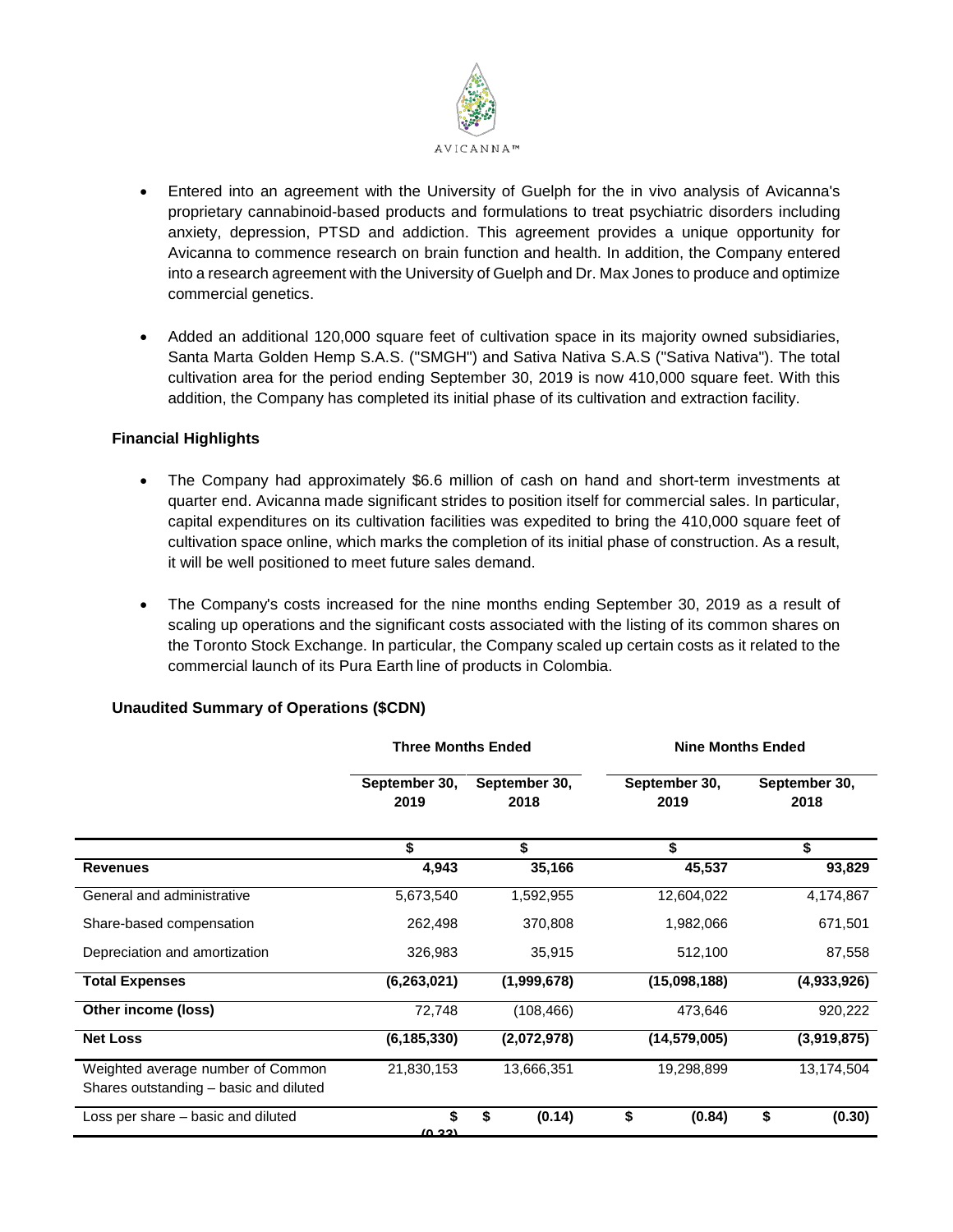

## **Unaudited Summary of Balance Sheet (\$CDN)**

|                                                   | As at September 30,<br>2019 | As at December 31,<br>2018 |
|---------------------------------------------------|-----------------------------|----------------------------|
| <b>Assets</b>                                     | \$                          | \$                         |
| Cash                                              | 3,086,171                   | 69,295                     |
| Short term investments                            | 3,523,613                   |                            |
| Amounts receivable                                | 679,082                     | 258,608                    |
| Prepaid assets                                    | 3,132,914                   | 863,624                    |
| <b>Biological assets</b>                          | 291,031                     |                            |
| Inventory                                         | 1,574,327                   |                            |
| Right to use asset                                | 588,775                     |                            |
| Property and equipment                            | 19,590,649                  | 16,256,136                 |
| Intangible assets                                 | 10,830,589                  | 10,733,266                 |
| Investments                                       | 72                          | 72                         |
| <b>Total Assets</b>                               | 43,297,223                  | 28,181,001                 |
| <b>Liabilities and Equity</b>                     |                             |                            |
| Amounts payable                                   | 2,717,072                   | 1,455,565                  |
| Due to related party                              | 2,734,359                   | 331,320                    |
| Convertible debentures                            | 702,687                     |                            |
| Derivative liability                              | 80,313                      |                            |
| Lease liability                                   | 599,308                     |                            |
| Term loan                                         |                             | 14,441                     |
| <b>Total Liabilities</b>                          | 6,883,739                   | 1,801,326                  |
| <b>Shareholder's equity</b>                       | 36,463,484                  | 26,379,675                 |
| <b>Total Liabilities and Shareholder's Equity</b> | 43,297,223                  | 28,181,001                 |

#### **Recent Developments**

- Completed first commercial sale of Pura Earth derma-cosmetic products to Percos S.A., now available at approximately 59 high-end retail locations throughout Colombia, including Blind prestige beauty shops and Cromantic professional beauty markets.
- Commenced trading on the OTCQX Best Market in the United States under the symbol "AVCNF".
- SMGH received a United States Department of Agriculture National Organics Program certification from Control Union Certifications for the cultivation of hemp (non-psychoactive cannabis). This certification makes SMGH the first producer to receive a USDA organic certification in Colombia.
- SMGH registered fifteen additional genetics, thereby further expanding the Company's quantity of genetics that it can utilize to cultivate, extract, export and use for commercial and research and development purposes to nineteen total genetics.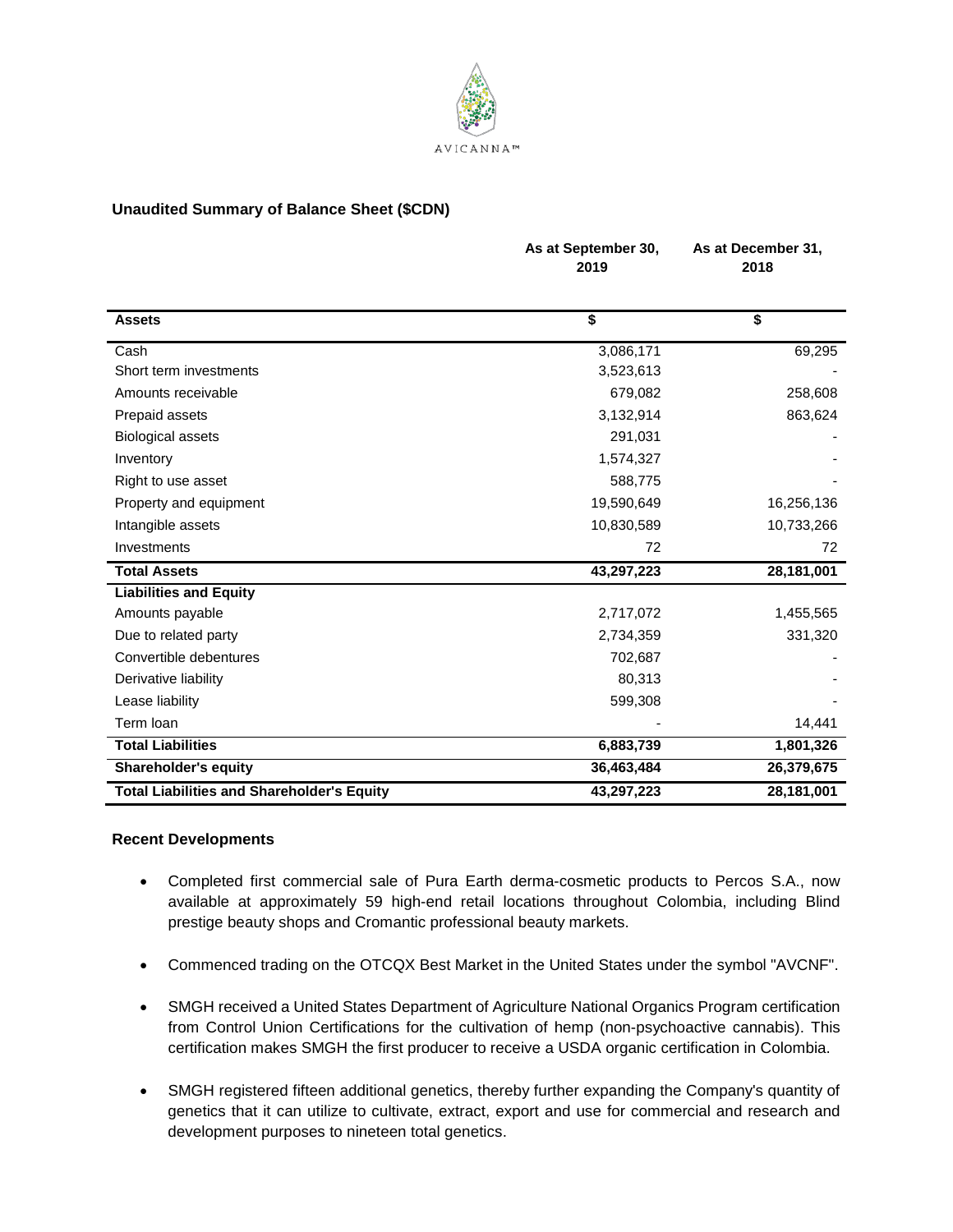

- Fulfilled the first international customer orders for the **Aureus™** brand of CBD-based products, including purified CBD isolate and bulk oil formulations. The CBD isolate was to customers in the United Kingdom and South Africa.
- Guiding to have up to 96 kilograms of CBD isolate available for distribution and sales by the end of 2019.
- Announced the execution of lock-up agreements for executive officers, directors and founders with restrictions on disposition impacting over 10 million common shares of the Company.
- Successfully completed the initial pilot runs and testing for its phyto-therapeutic line, **Rho Phyto<sup>TM</sup>**, with sales expected to commence in the first quarter of 2020.
- Commenced trading on the Frankfurt Stock Exchange under the symbol "0NN".

## **About Avicanna**

Avicanna is an Ontario, Canada based corporation focused on the development, manufacturing, and commercialization of plant-derived cannabinoid-based products through its two main business segments, cultivation and research and development.

Avicanna's two majority-owned subsidiaries, Sativa Nativa S.A.S. and Santa Marta Golden Hemp S.A.S., both located in Santa Marta, Colombia are the base for Avicanna's cultivation activities. These two companies are licensed to cultivate and process cannabis for the production of cannabis extracts and purified cannabinoids including cannabidiol (CBD) and tetrahydrocannabinol (THC).

Avicanna's research and development business is primarily conducted out of Canada at its headquarters in the Johnson & Johnson Innovation Centre, JLABS @ Toronto. Avicanna's scientific team develops products, and Avicanna has also engaged the services of researchers at the Leslie Dan Faculty of Pharmacy at the University of Toronto for the purpose of optimizing and improving upon its products.

Avicanna's research and development and cultivation activities are focused on the development of its key products, including plant-derived cannabinoid pharmaceuticals, phyto-therapeutics, derma-cosmetics, and Extracts (defined as plant-derived cannabinoid extracts and purified cannabinoids, including distillates and isolates), with a goal of eventually having these products manufactured and distributed through various markets.

SOURCE Avicanna Inc.

## **Stay Connected**

For more information about Avicanna, visit [www.avicanna.com,](http://www.avicanna.com/) call 1-647-243-5283, or contact Setu Purohit, President by email [info@avicanna.com.](mailto:info@avicanna.com)

#### *Cautionary Note Regarding Forward-Looking Information and Statements*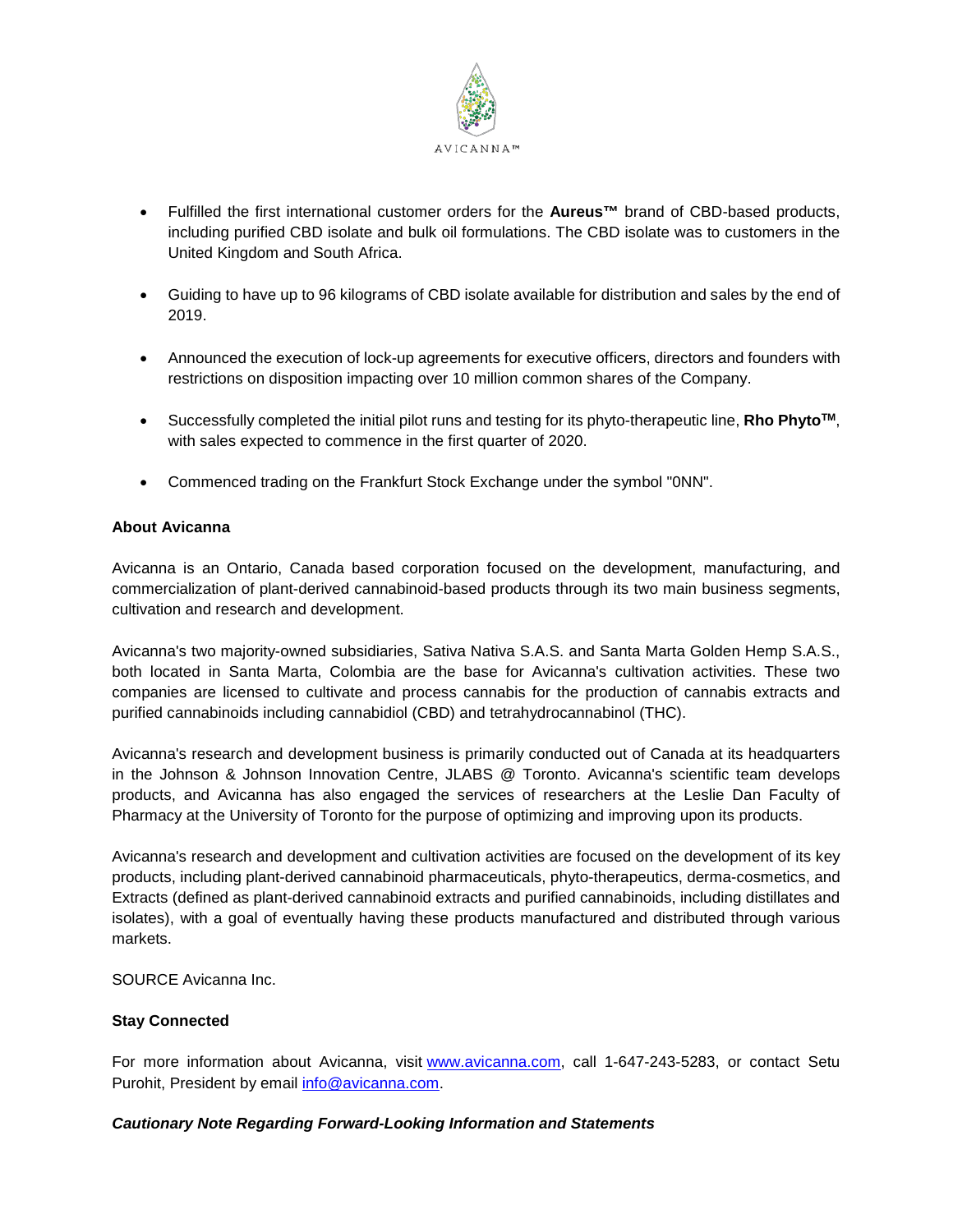

*This press release contains certain "forward-looking information" within the meaning of applicable Canadian securities*  legislation and may also contain statements that may constitute "forward-looking statements" within the meaning of the safe harbor provisions of the United States Private Securities Litigation Reform Act of 1995. Such forward-looking *information and forward-looking statements are not representative of historical facts or information or current condition, but instead represent only Avicanna's beliefs regarding future events, plans or objectives, many of which, by their nature, are inherently uncertain and outside of Avicanna's control. Generally, such forward-looking information or forwardlooking statements can be identified by the use of forward-looking terminology such as "plans", "expects" or "does not expect", "is expected", "budget", "scheduled", "estimates", "forecasts", "intends", "anticipates" or "does not anticipate", or "believes", or variations of such words and phrases or may contain statements that certain actions, events or results "may", "could", "would", "might" or "will be taken", "will continue", "will occur" or "will be achieved". The forward-looking information and forward-looking statements contained herein may include, but is not limited to, the expected inventory available to the Company in 2019, the timing of the commencement of sales for the Company's phyto-therapeutic line of products, the establishment of the first GMP and GLP laboratory in Colombia, the Pura Earth line being the first line of CBD based cosmetics supported by clinical trials, the ability of the Company to commence research on brain function and health, the completion of research on cannabinoid-based formulations in the MaRS Discovery District and the expected timing for the results of the clinical trial on the Pura Earth line.*

*By identifying such information and statements in this manner, Avicanna is alerting the reader that such information and statements are subject to known and unknown risks, uncertainties and other factors that may cause the actual results, level of activity, performance or achievements of Avicanna to be materially different from those expressed or implied by such information and statements. In addition, in connection with the forward-looking information and forwardlooking statements contained in this press release, Avicanna has made certain assumptions.*

*Among others, the key factors that could cause actual results to differ materially from those projected in the forwardlooking information and statements are the following: decreases in the prevailing prices for cannabis and cannabis products in the markets in which the Company operates; adverse changes in applicable laws; adverse changes in the application or enforcement of current laws, including those related to taxation; increasing costs of compliance*  with extensive government regulation; changes in general economic, business and political conditions, including *changes in the financial markets and in particular in the ability of the Company to raise debt and equity capital in the amounts and at the costs that it expects; risks related to licensing, including the ability to obtain the requisite licenses or renew existing licenses for the Company's proposed operations; dependence upon third party service providers, skilled labor and other key inputs; risks inherent in the agricultural and retail business; intellectual property risks; risks related to litigation; dependence upon senior management; and the other risks disclosed in the Company's long form final prospectus dated July 8, 2019. Should one or more of these risks, uncertainties or other factors materialize, or should assumptions underlying the forward-looking information or statements prove incorrect, actual results may vary materially from those described herein as intended, planned, anticipated, believed, estimated or expected.*

*Although Avicanna believes that the assumptions and factors used in preparing, and the expectations contained in, the*  forward-looking information and statements are reasonable, undue reliance should not be placed on such information *and statements, and no assurance or guarantee can be given that such forward-looking information and statements will prove to be accurate, as actual results and future events could differ materially from those anticipated in such*  information and statements. Key assumptions used herein are that there will not be any unexpected costs or delays in *the completion of the cultivation facilities, the Company will be able to continue to harvest inventory at a rate consistent*  with historical capabilities, the Company will realize expected yields on expanded facilities, the Company will not *encounter any delays in the launch of its phyto-therapeutic line, the completion of the laboratory with Sigma Analytical Services Inc. will proceed on time and budget, no competitors or third parties will establish a GMP and GLP compliant laboratory in Colombia prior to the launch of the Company's laboratory, that no other CBD based cosmetics will complete clinical trials prior to Pura Earth, the University of Guelph will be able to complete studies and generate data in accordance with the exclusive research agreement entered into with the Company and the Company will not be*